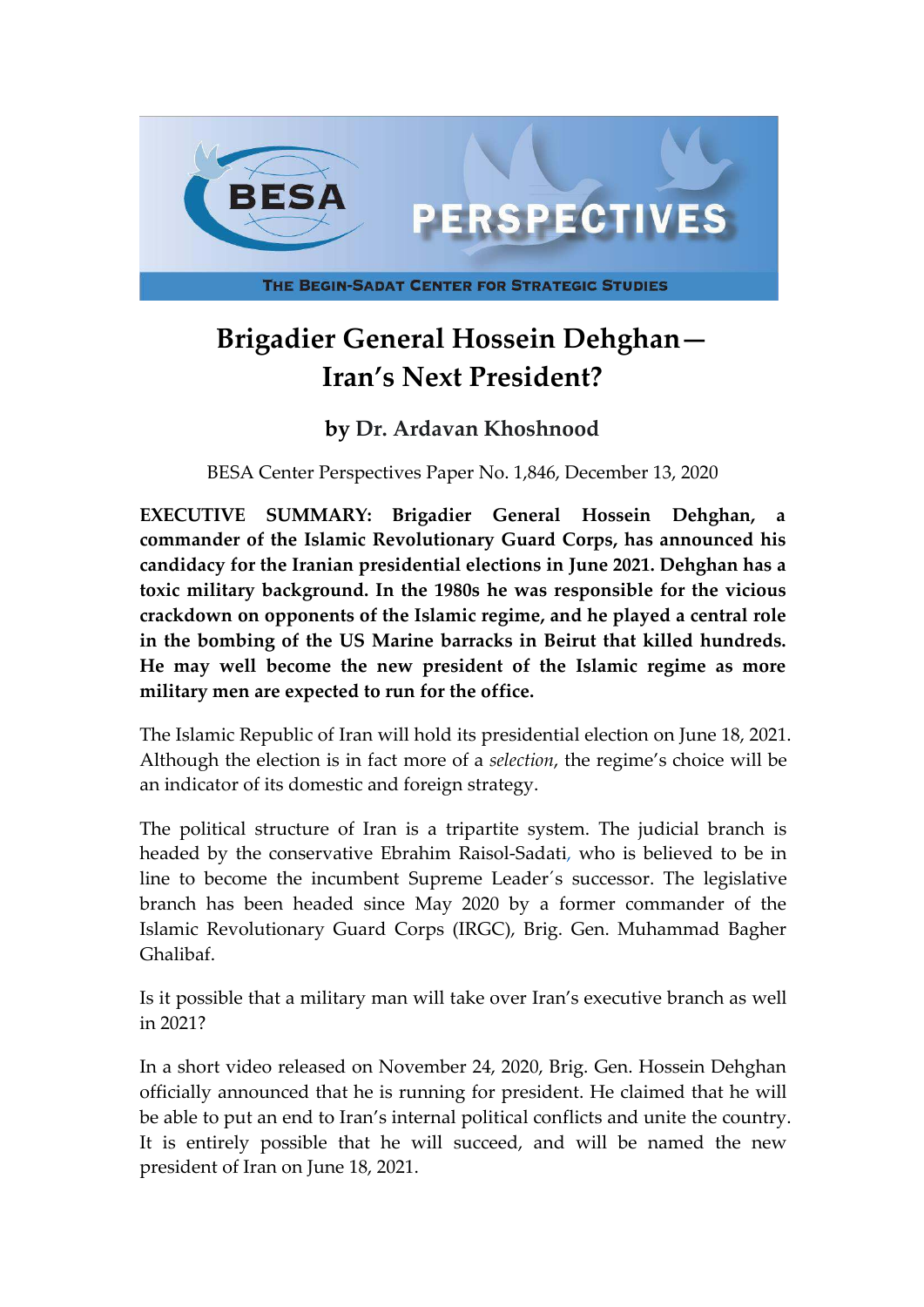#### **Who is Hossein Dehghan?**

Hossein Dehghan was born on March 3, 1957 in the village of Poudeh in Shahreza, Isfahan province. He is married to Maryam Tajzadeh and a father of three. He holds a master´s degree in metallurgy and a PhD in public administration from Tehran University.

At the time of the Islamic Revolution in 1979, Dehghan was in his early twenties. He promptly joined the IRGC. He was highly active in the occupation of the US Embassy and soon became commander of the IRGC's Tehran branch, a post he held until 1982.

Dehghan was one of the individuals primarily responsible for the bloody crackdown on opponents of the newly established Islamic Republic in the early 1980s. Many of those people were put to death in mass executions the regime conducted at that time and over the following years.

When Israel occupied Lebanon in 1982, Dehghan was released from his duties in Tehran and appointed Commander of the IRGC forces in Lebanon and Syria, a post he held until 1984. As Commander, he played a central role in training and developing Hezbollah forces. In 1983, he was directly involved in the suicide attack against a US Marine barracks in Beirut that killed 299 American and French nationals.

After returning to Tehran, Dehghan held key positions like Commander of the IRGC Air Force (1990-92), Deputy Chief of the Joint Staff of the IRGC (1992-96), Deputy Minister of Defense (1997-2003), and Secretary of the political, defense, and security committee of the Expediency Council (2010-present).

Dehghan was appointed Defense Minister in 2013 during the administration of the current president of Iran, Hassan Rouhani, and held that position until 2017. In that year, he was appointed by Supreme Leader Ali Khamenei to be his military aide for Defense Industries and Armed Forces Logistics, a position he still holds.

Since November 4, 2019, Hossein Dehghan has been under sanction by the [US](https://home.treasury.gov/news/press-releases/sm824) Department of the Treasury because of his role in the 1983 bombing in Beirut.

## **Militarization of the executive branch**

Dehghan is the only person so far to have announced his candidacy for the presidency. More names will be added over the coming months. The main question is whether the list will include more military figures.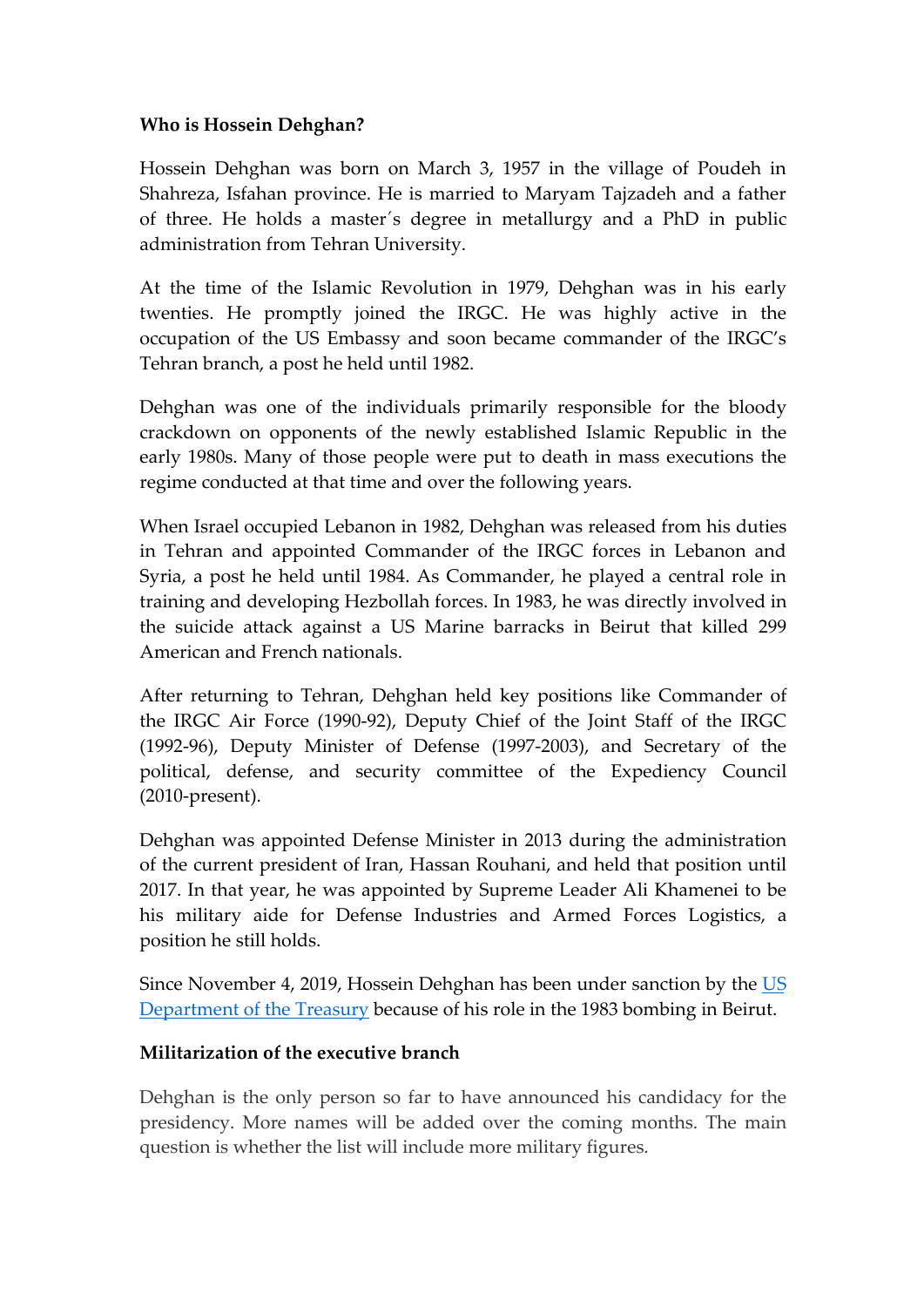An analysis of Iranian media over the past year on this question revealed that at least five other former and current IRGC commanders are considering running for president:

- 1. Maj. Gen. Mohsen Rezaee (former Commander-in-Chief of the IRGC and current Secretary of the Expediency Discernment Council)
- 2. [Brig. Gen. Rostam Ghasemi](https://english.alarabiya.net/en/features/2019/04/15/Rostam-Ghasemi-The-brigadier-general-of-sanctions-evasion) (former Minister of Petroleum and current Commander of the IRGC Khatam Al-Anbiya Construction Headquarters)
- 3. [Rear Adm. Ali Shamkhani](https://www.reuters.com/article/us-iran-security-idUSBRE9890OV20130910) (former Minister of the IRGC, Minister of Defense, and Commander of the IRGC Navy, and current Secretary of the Supreme National Security Council)
- 4. Brig. Gen. Muhammad Bagher Ghalibaf (former Commander of the IRGC Air Force, Iran's Chief of Police, Mayor of Tehran, and current Speaker of the Iranian parliament)
- 5. Parviz Fattah Gharebaghi (previous Minister of Energy, head of the Imam Khomeini Relief Foundation, Deputy Commander of the IRGC Khatam Al-Anbiya Construction Headquarters, and current president of the Mostazafan Foundation).

Both Rezaee and Shamkhani have run for president in the past, but never before have so many former or current military commanders directly connected to the IRGC been thought to be interested in the position.

Speculations about a military man taking over the executive branch have contributed to domestic conflict. In response to objections to the idea of a military man as president, Brig. Gen. Muhammad Esmaeil Kosari, former member of the Iranian parliament and a current commander of the IRGC, said, "What has the military done to frighten the people?" Clergyman Masih Mohajeri, editor-in-chief of the newspaper *Islamic Republic*, replied by saying a military man as president would be "abnormal" and a sign to the international community that the Islamic Republic is in "crisis," which, according to the paper, is not true.

## **Dehghan as president**

It is too soon to know how events will proceed, but it is likely that other IRGC commanders will either refrain from putting themselves forward as candidates in order to benefit Dehghan or, if they do enter the race, will ultimately withdraw in his favor.